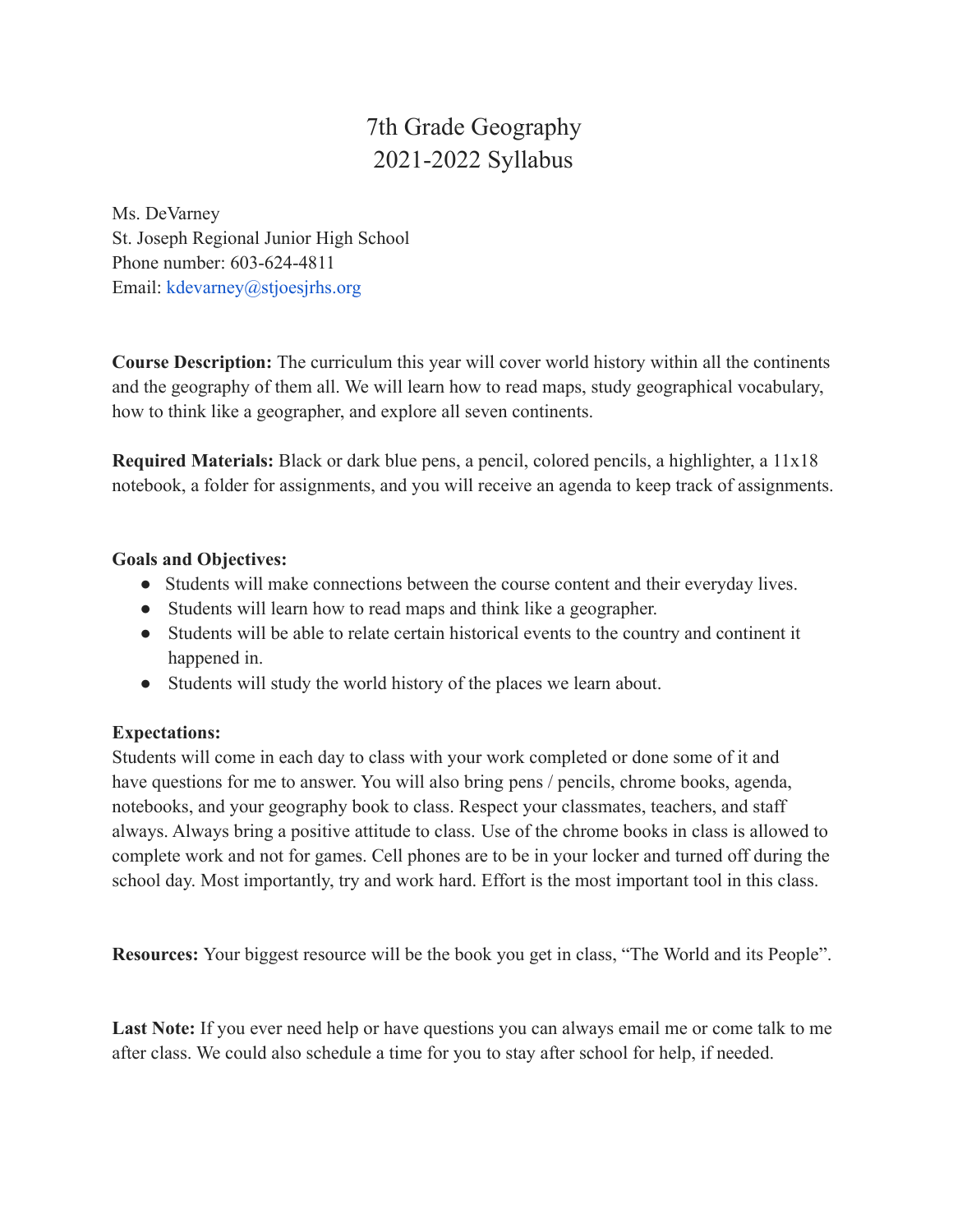# *Units at a Glance*

Dates are not included as part of the syllabus as it is very difficult to calculate the pace of teaching and learning.

Geography Handbook The World and its People

#### Unit 1: The World

- Looking at the Earth
- Water, Climate, and Vegetation
	- The World's People

# Unit 2: Europe

- Europe-Early History
- Modern History
- Western Europe Today
	- The New Eastern Europe

Unit 3: Russia and the Eurasian Republics

- Russia's Landscape and History
- The New Russia and Independent Republics

Unit 4: North Africa and Southwest Asia

- Birthplace of Civilization
- North Africa Today
- Southwest Asia

Unit 5: Africa South of the Sahara

- West Africa
- Central and East Asia
- Southern Africa- A Varied Region

Unit 6: Asia

- South Asia
- China and Its Neighbors
- Japan and the Koreas
- Southeast Asia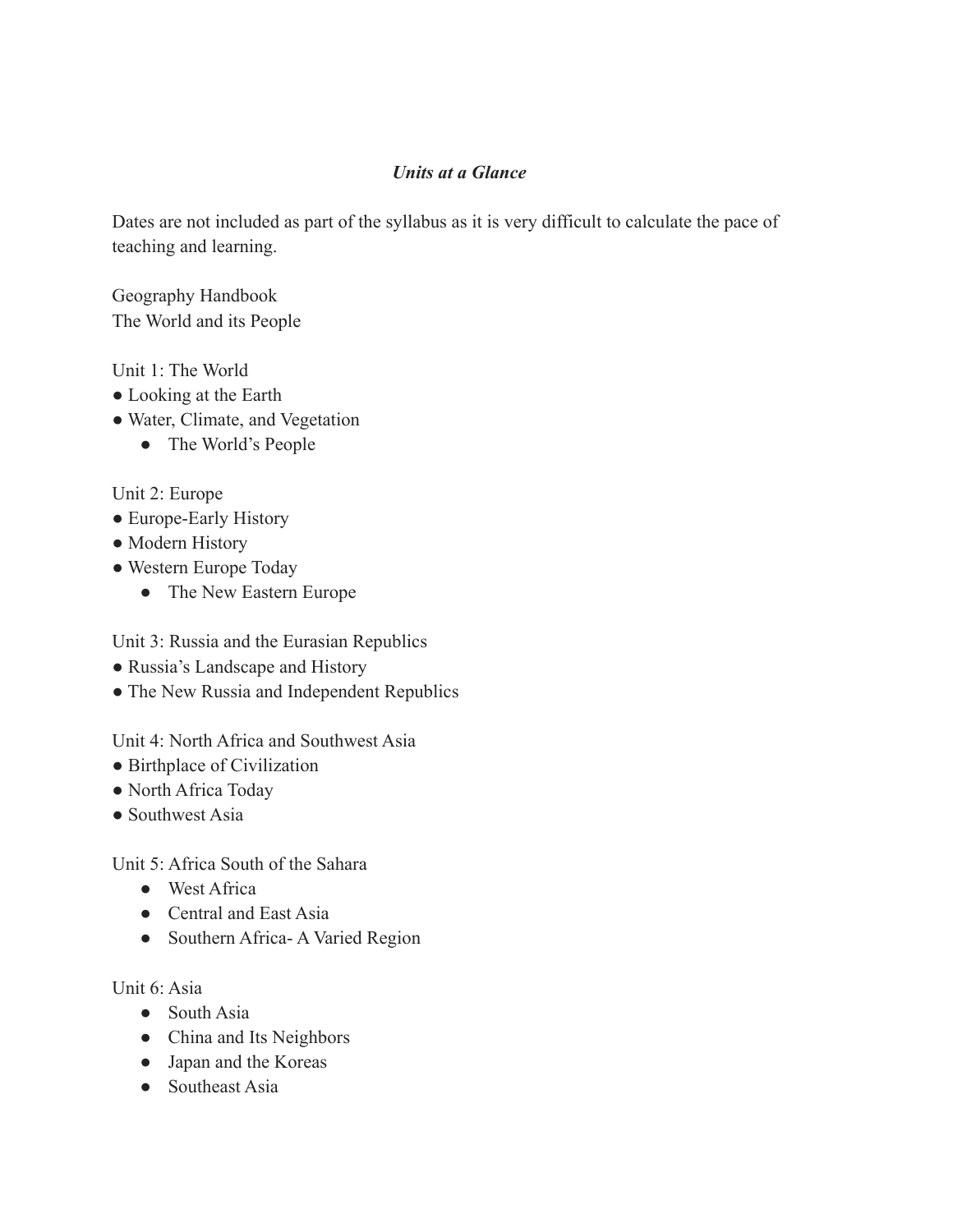Unit 7: Australia, Oceania, and Antarctica

- Australia and New Zealand
- Oceania and Antarctica

The U.S. and Canada Latin America

**Grading System:** My grading system will be set up in points rather than percentages.

Tests: 25 points

Projects: 25 points You will receive a rubric for the projects.

Quizzes: 20 points

Homework: 20 points

I weigh homework so heavily because it is often overlooked but is very important. Many of the questions on your tests will be from the homework assignments. I also know that not everyone tests well, so if you do your homework, it will help keep your grade up.

Classwork/participation: 10 points Please participate in class, raise your hand, answer questions, and do the classwork.